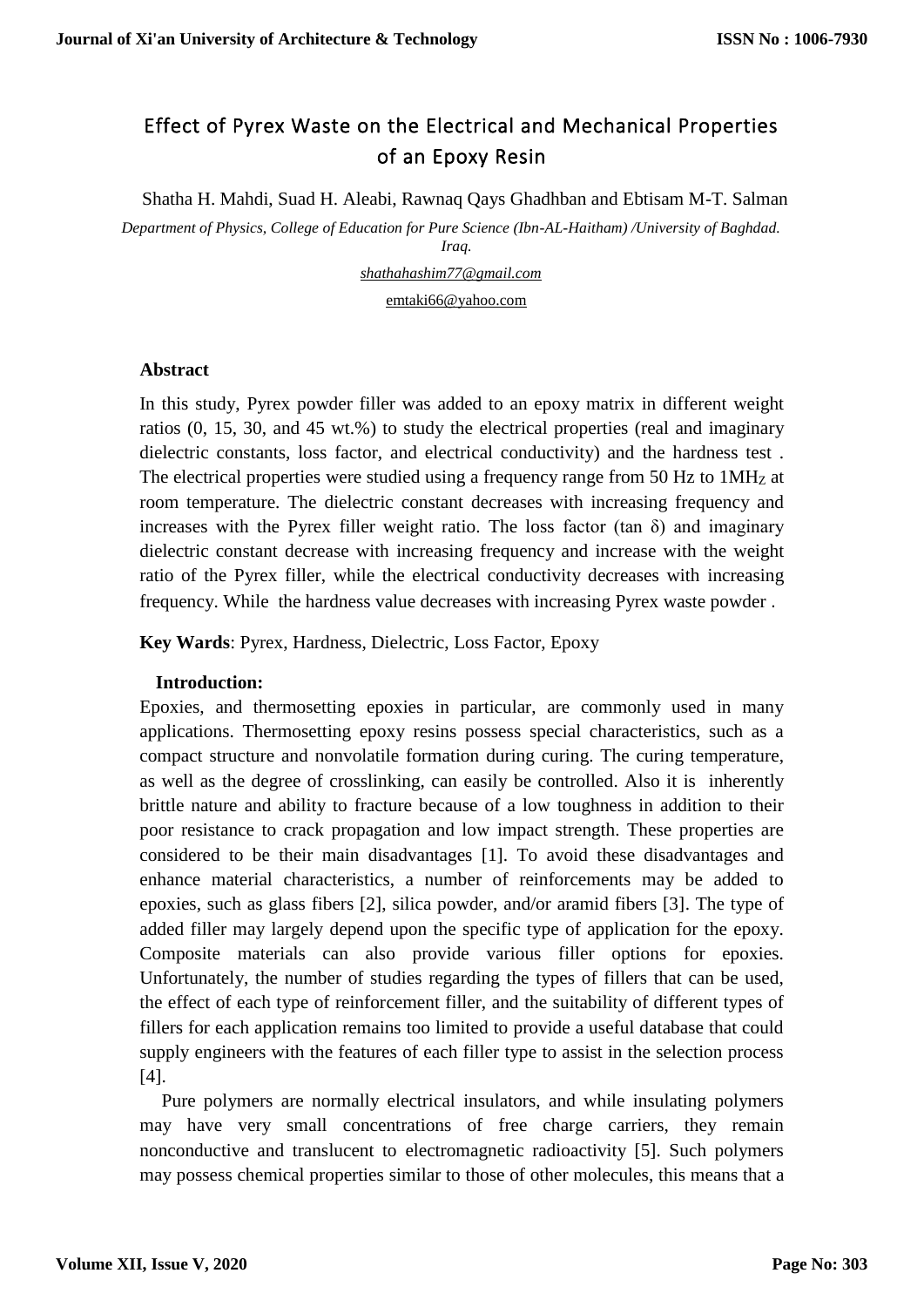range of factors, such as stress cracking and dispersion of chemical additives, can change the molecular construction and hence the essential properties of the polymers [6]. Several changes, such as an unintentional decrease in the molecular weight, can lead to plastic degradation and produce failure, although other changes can improve the polymer characteristics [7]. Epoxies are one of the most essential thermoset polymers. Because of their corrosion resistance, desired chemical properties, good mechanical properties and low thermal conductivity, epoxies have been widely used in numerous fields as coverings, high-performance pastes and composite matrices, to name a few [8].

Many studies have investigated the addition of non polymeric fillers to improve the physical properties of polymers. Muhammad Akram et al., studied prepared the composite materials from polyester with different types of glass fiber at the temperature range  $(25-150)$ <sup>o</sup>and frequency  $(330 H<sub>Z</sub>-3MHz)$  the results showed increase the real dielectric constant and dielectric loss with addition glass fiber and decrease the dielectric loss with frequency .[9]. Jassim M. Salman studied effect of carbon black powder on the mechanical and physical properties for the unsaturated polyester by the different ratio ( 5, 7.5, 10) % wt the results show increased tensile strength values in the ratio 10% of carbon black powder and hardness increase in 7% with carbon black. Also impact and flexural strength improve compared with pure unsaturated polyester by 22% and 20% . [10]. The studies by Walaa revealed the frequency effect of the dielectric properties due to the addition of different weight ratios of copper (Cu) to an epoxy resin. In this study, both the real and imaginary dielectric constants increased with the Cu weight ratio and decreased with increasing frequency [11]. In the studies Kemal Y. and Qzer Taga thermal and electrical conductivity of composite material from unsaturated polyester resin with copper powder from the results shoe increase both electrical and thermal conductivity increase when increase the copper powder and with increasing powder partical size. [12].

The aim of this study is to determine the electrical properties (real and imaginary dielectric constants, loss factor and electrical conductivity) plus the mechanical properties, including the hardness, of a composite material consisting of an epoxy resin reinforced by Pyrex waste powder.

## **Experimental Procedures**

## **Materials:**

The matrix material used in the present study was an epoxy (Quickmast 105) consisting of two units for the preparation of the epoxy resin fluid. The amine hardener was supplied by Fosroc (Jordan), where the requisite resin-to-hardener ratio was 5:3. The reinforcement material was waste Pyrex, which is a type of hard glass used in the laboratory glassware industry. The Pyrex was washed, dried in an oven and ground in a porcelain mill. A grain size of less than or equal to  $25 \mu m$  was achieved using a sieve (25 µm mesh).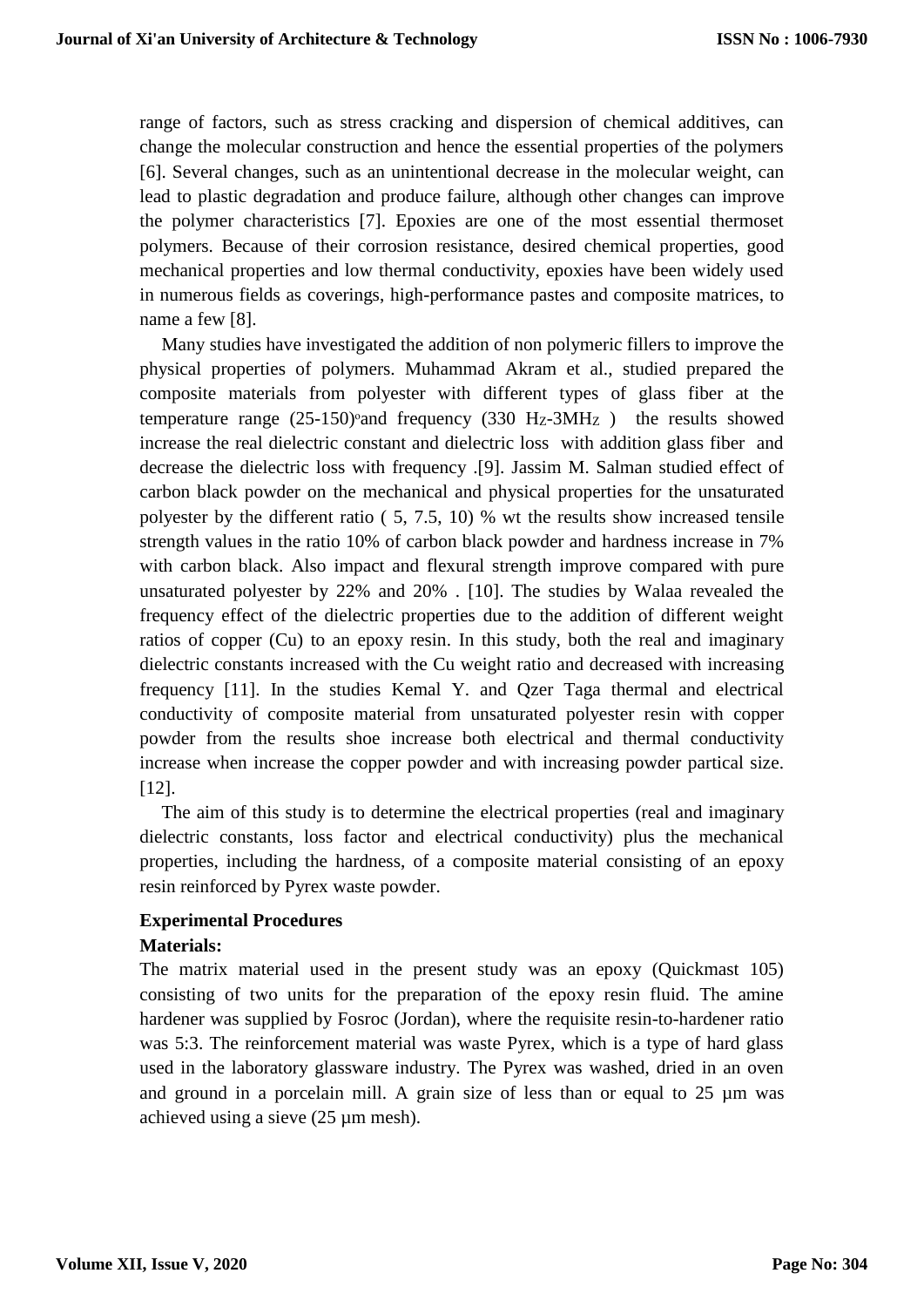# **Preparation Method:**

The Pyrex waste was added to the epoxy resin in amounts of 0, 15, 30, and 45 wt.% and mixed for 3 min with a mechanical mixer. When a homogeneous mixture was obtained, the hardener was added in a ratio of 5 : 3, and the material was mixed manually with a glass rod for one minute. The mixture was then poured into a mold with a diameter of 2 cm and a thickness of 12 cm. The sample was hardened for 24 h and then placed in an oven for one hour at 50°C to complete the hardening process.

## **Electrical properties**

The test included the dielectric constant, loss tangent (tan  $\delta$ ) and the imaginary dielectric constant at 10 mV with an applied frequency range of 50 Hz to 1 MHz, as determined using an LCR meter (Rs-232, Taiwan, LCR-8000G). The AC drive signal level (20 Hz to 5 MHz) (0.01 V to 2 Vrms ). The dielectric constant, loss tangent and the imaginary dielectric constant were calculated by using the following equation [13]:

έ= d.c /A εo ………………………………….(1)

Where  $\acute{\epsilon}$  is the dielectric constant, d is the thickness of the sample, and c is the capacitance.

Additionally:

tan δ =ἕ/έ → ἕ=tan δ έ……………(2)

Where  $\tilde{\varepsilon}$  is the imaginary dielectric constant. Note that the values of tan  $\delta$  were taken from the LCR meter.

For insulating materials, we could study the effects of the temperature and the filler addition on the electrical resistivity of the polymer composite by using a threeelectrode cell or the guard-ring electrode method, and the resistivity (ρ) value (in  $\Omega$ .m) of the composite was calculated from equation [14]:

ρ= R.A/L ………………………..….……(3)

where R is the resistance of the sample  $(\Omega)$ , A is the composite area  $(m^2)$ , and L is the length (m).

Therefore, the conductivity  $(\sigma)$  was calculated by using the relation:

σ= 1/ρ ……………………………………..(4).

## **Hardness Test:**

The hardness testing was performed with a Shore (D) Durometer (TH210, Italy). This test was performed according to ISO 9001 using the standard hardness value, which depends on the degree of penetration, that appears on the screen of the instrument.

#### **Results and Discussion:**

In Figs 1-3, which show the real and imaginary dielectric constants and the tangent factor as a function of frequency, show that decreases in the real and imaginary dielectric constants and the loss factor with the frequency. The dielectric constant is a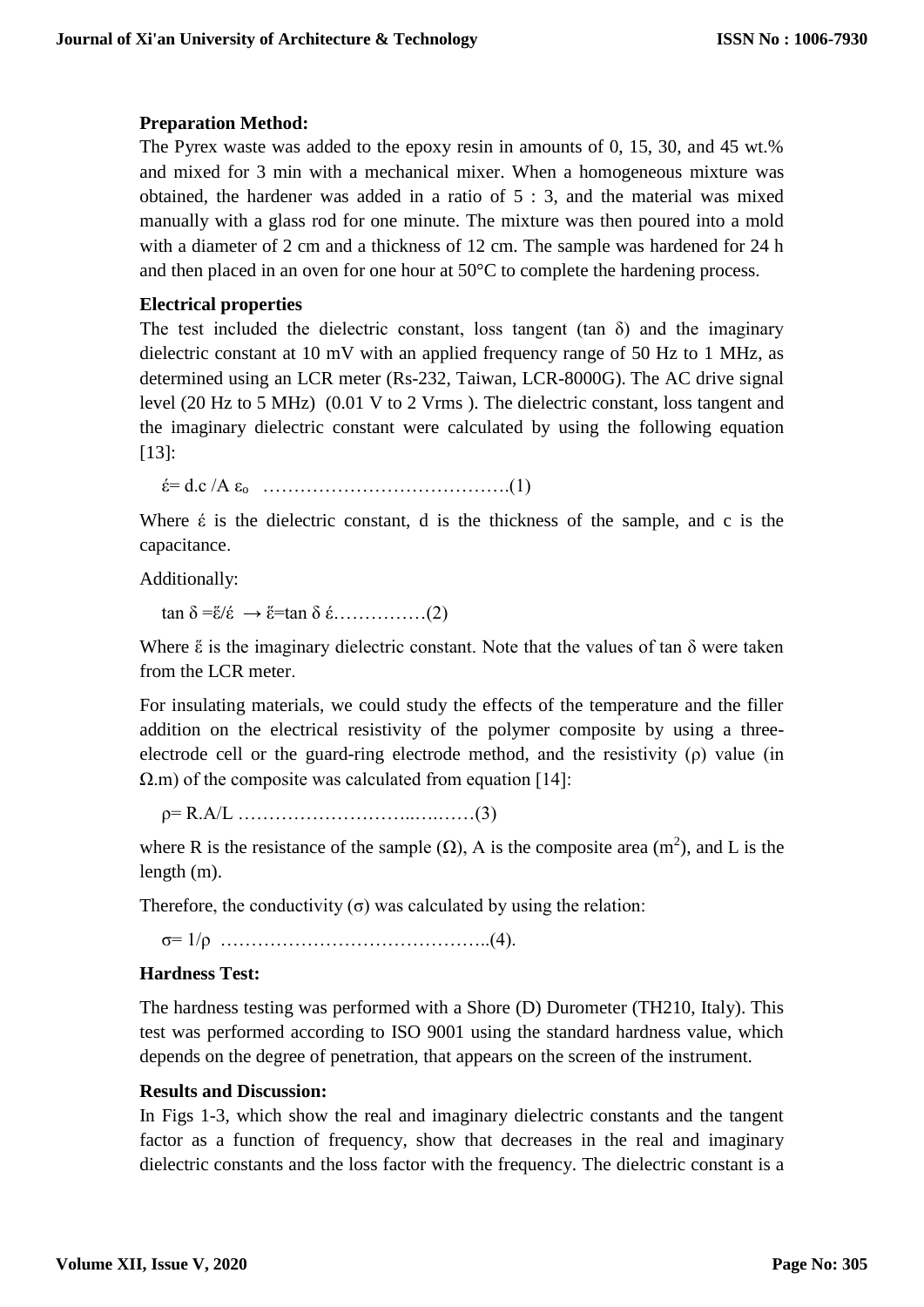frequency-dependent parameter with polymers. In the model, the epoxy resin structure is based on an epoxy cured with a hardener, and in the present case, the epoxy contribution to the dielectric constant is based on the quantity of oriented dipoles existing in the structure and their ability to orient in an electric field [15]. Typically, the molecules that are attached vertically to a longitudinal polymer chain add to the dielectric constant. At a low frequency and for a given voltage, the dipolar groups in the epoxy chain can orient themselves and increase the dielectric constant. In addition, as the electric field increases, the large dipole groups have difficulty in orienting with respect to the dipolar groups, which decreases the dielectric constant [16]. Show that that the real and imaginary dielectric constants and the loss tangent increase with the weight ratio of Pyrex waste due to interfacial polarization. When the materials are placed in an electric field, the charged particles interact with the field. Figs 4-5 show the variations in the real dielectric constant for both high and low frequencies. The real dielectric constant increases with the weight ratio of Pyrex waste in the highfrequency regime (50 Hz); however, in the low-frequency regime (1 MHz), the increase is random with respect to the weight ratio [17].



Figure (1). The real dielectric constant as a function of the frequency.



Figure (2). The imaginary dielectric constant as a function of the frequency.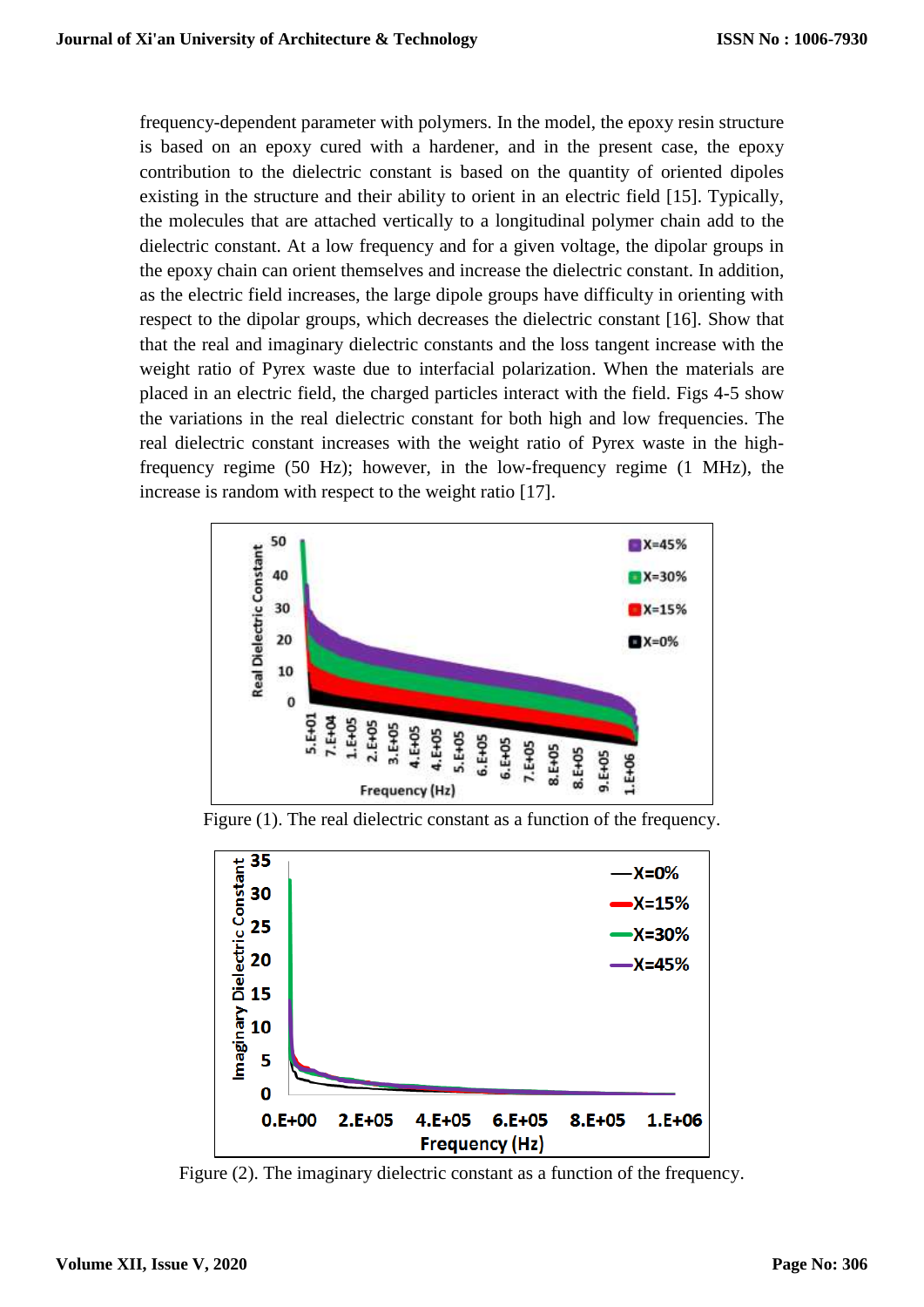





Figure (4). The real dielectric constant at 50 Hz and the weight ratio of Pyrex waste.



Figure (5). The real dielectric constant at 1 MHz and the weight ratio of Pyrex waste.

Fig  $(6)$  shows the value of lno as a function of the frequency, and we can see a decrease in the electrical conductivity as the frequency is increased. In the same figure, we observe a decrease in the electrical conductivity with an increase in the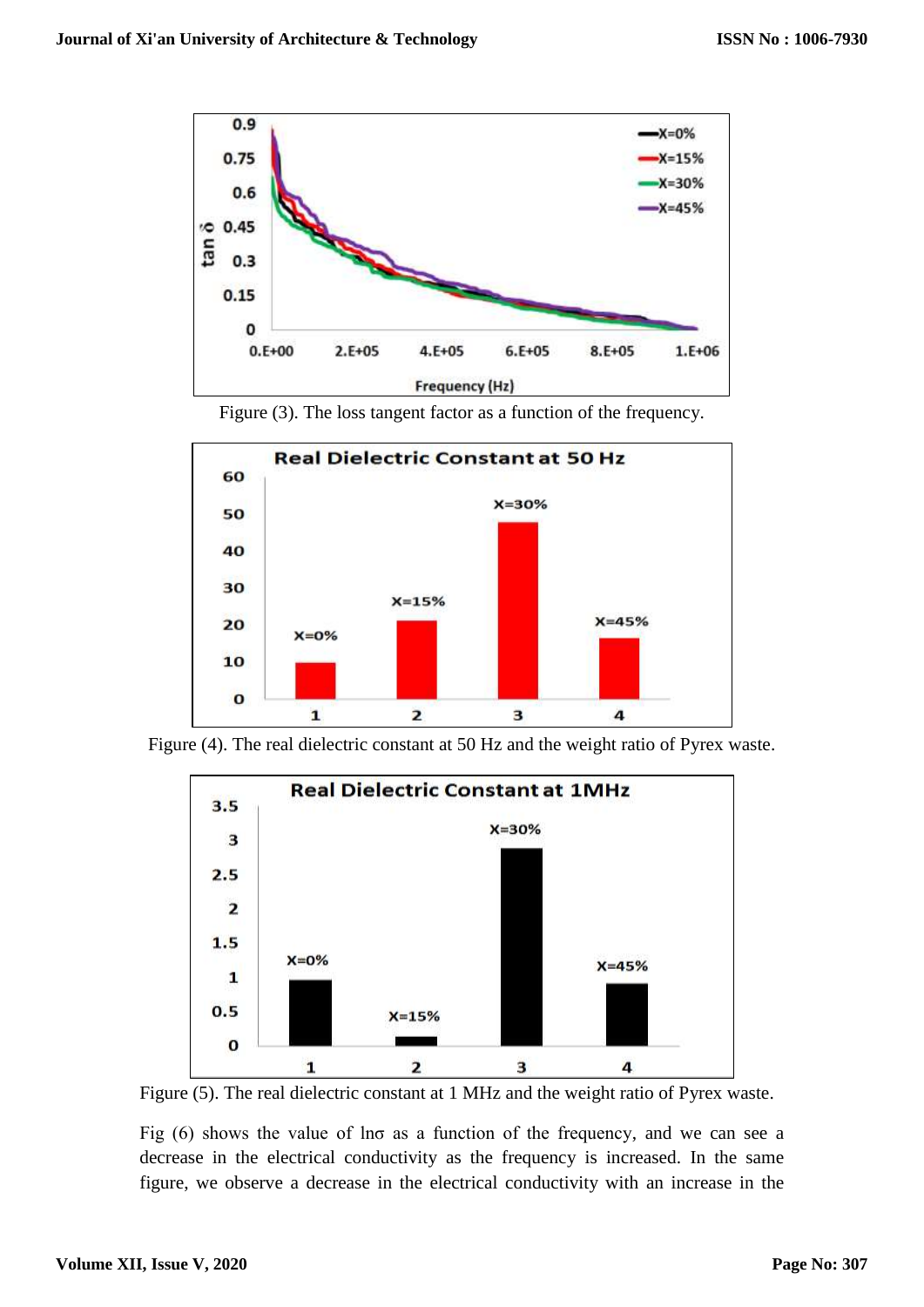Pyrex waste weight ratio. This decrease is attributed to the Pyrex glass exhibiting poor electrical properties as an excellent insulator. Figure (6). The relation between lnσ and frequency



Fig  $(6)$  shows the value of lno as a function of the frequency

Fig (7) shows the relation between the hardness and the Pyrex waste weight ratio. This figure reveals a decrease in the hardness with an increase in the weight ratio because the interfacial adhesion between the matrix and filler is low. In addition, the filler elements cannot reduce crack propagation. Therefore, a catastrophic crack can spread and decrease the hardness of the composite. Meanwhile, as the number of filler agglomerates increases, the interfacial adhesion decreases, leading to weak interfacial regions. These agglomerates concentrate the introduced stress at the filler material and thus increase the overall hardness [18].



Figure (7). The relation between the hardness and the weight ratio of Pyrex waste.

Fig (8) provides optical micrographs of the morphologies of the epoxy and composite material with different percentages of Pyrex waste filler. Clearly, the optimum amount (30%) provided improved miscibility between the polymer and filler.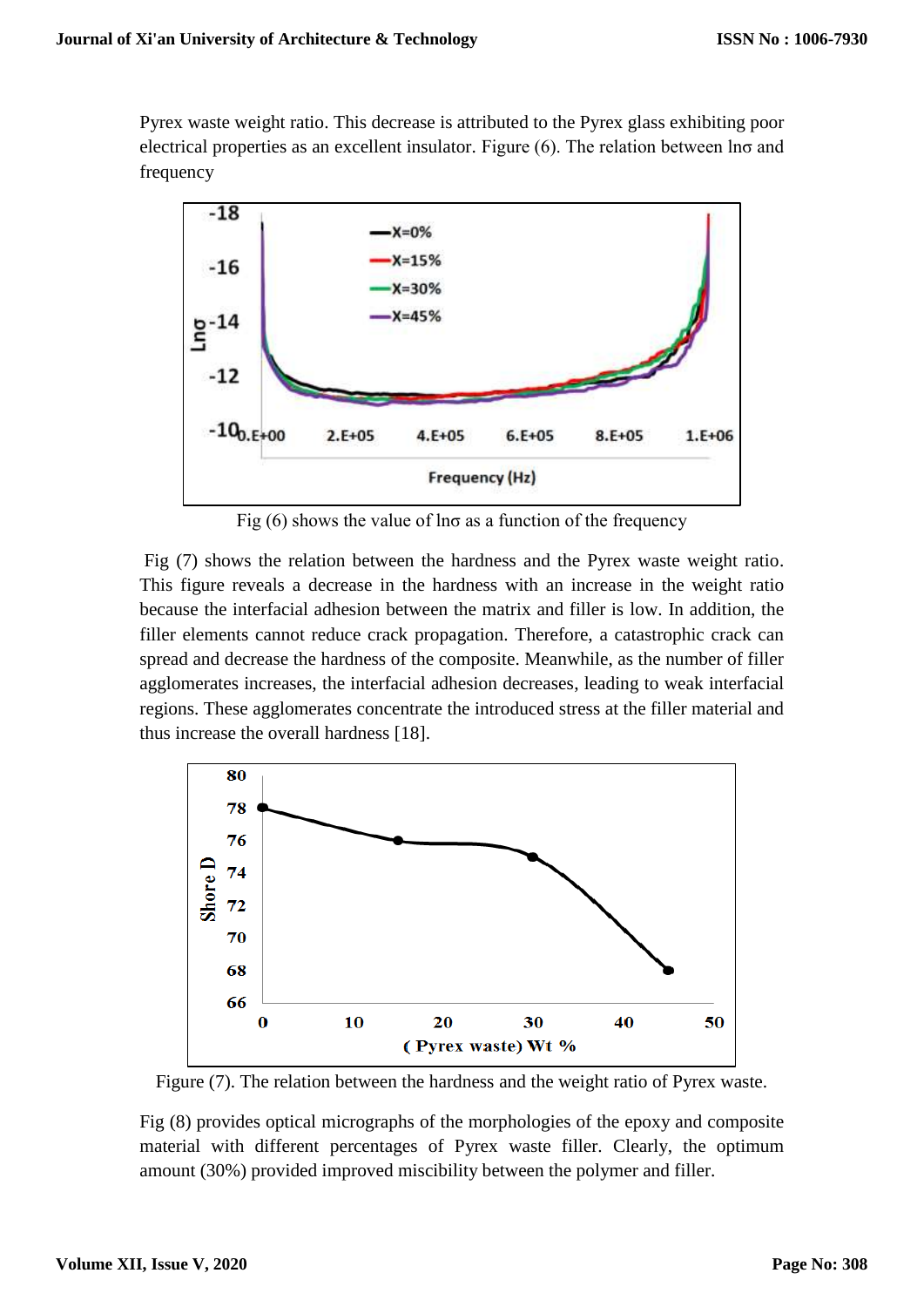

Figure (8). Optical micrographs of the morphologies of the epoxy and composite material with different percentages of (Pyrex waste) filler.

## **Conclusion:**

In conclusion, the real and imaginary dielectric constants and tangent loss factor decrease with increasing frequency. However, the real and imaginary dielectric constants increase with the Pyrex waste weight ratio. The electrical conductivity decreases as the frequency increases and increases with the weight ratio. The composite hardness decreases as the Pyrex waste weight ratio increases.

## **References:**

1- Hodgkin, J.H., Simon, G. P., and Valery, R. J , (1998) , "Thermoplastic Toughening of Epoxy Resins: a Critical Review", Polymers for Advanced Technologies, Volume 9, Issue 1, J.Wiley online library.

2-Chakrapa Tuakta, (2005), "Use of Fiber Reinforced Polymer Composites in Bridge Structure", Master of Engineering in Civil and Environmental Engineering at the Massachusetts Institute of Technology, USA

3-Akbar Afghi-Khatibia, and Yiu-Wing Maib, (2002), "Characterization of fiber/matrix Interfacial degradation under cyclic fatigue loading using dynamic mechanical analysis", Composites: Part A 33, 1585 – 1592 , Elsevier Science Ltd.

4-Zinah Abdulateef Abbas, Suad H. Aleabi Studying Some of Mechanical Properties (Tensile, Impact , Hardness) and Thermal conductivity of polymer blend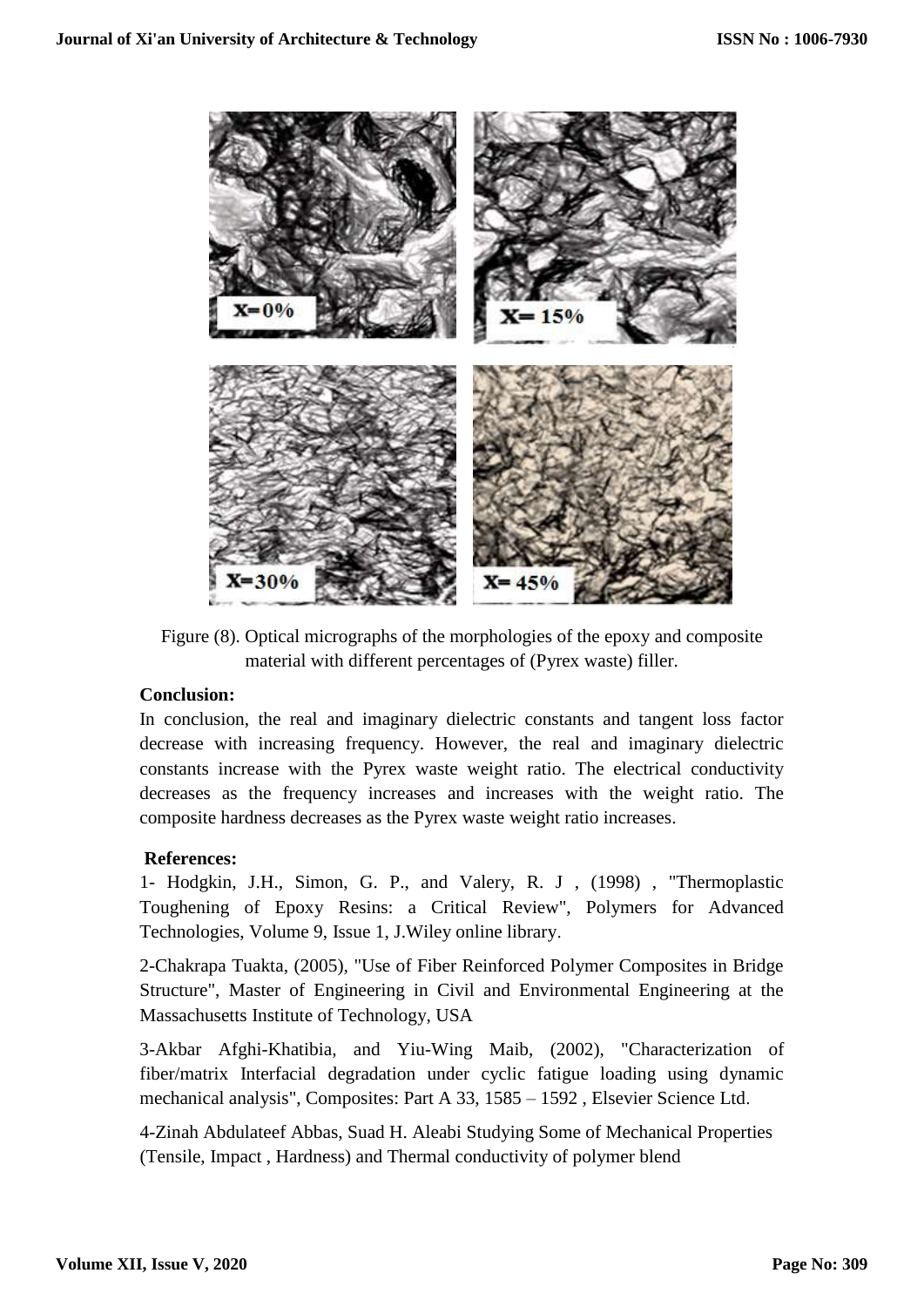reinforce by magnesium oxide " : AIP Conference Proceedings 2123, 020036 (2019).

5- Ye X, Yang Y, Tang G (2014) Micro hardness and corrosion behavior of surfa ce gradient oxide coating on the titanium alloy strips under high energy electro pulsing treatment. Surface and Coatings Technology 258: 467-484Ye X, Liu T, Ye Y (2015)

6- Ye, X., Liu, T., Ye, Y., Wang, H., Tang, G., & Song, G. (2018). Retraction notice to" Enhanced grain refinement and microhardness of Ti–Al–V alloy by electropulsing ultrasonic shock"[Journal of Alloys and Compounds 621 (2015) 66–70]. Journal of Alloys and Compounds, 769, 1146

7- Dhal JP, Mishra SC (2013) Investigation of Dielectric Properties of a Novel Hybrid Polymer Composite using Industrial and Bio-waste. Journal of Polymer Composites 1: 22-27.

8- Abbas RA (2007) Studying Some Dielectric Properties and Effective Parameters of Composite Materials Containing of Novolak Resin. Journal of Engineering and Technology 25: 277-28

9- Muhammed Akram, Athar Javed, Tasneem Zahra Rizvi, (Dielectric Properties of Industrial Polymer Composite Materials) Turk J Phys, 29. pp ( 355-362) , 2005.

10- Jassim Mohammed Salman, (Studying Some Properties of Unsaturated Polyester Composite Reinforced by Carbon Black Particulate), Journal of Babylon University / Engeineering Science / No. 2, Vol. 23, (2015).

11- Walaa W.Jameel" Studying the effect of frequency on dielectric properties of Cu powder reinforced epoxy composite material", Nahrain University ,college of engineering journal (NUCEJ), Vol.17,No.1, 2014.109-113.

12- Kemal Yaman and Qzer Tga ,( Thermal and Electrical Conductivity of Unsaturated Polyester Resin Filled with Copper Filler Composite ),International Journal of Polymer Science , Vol. 2018 , Article ID 8190190.10 pages.

13-- A. Monshi, M. R. Foroughi and M. R. Monshi, (2012). "Modified Scherer Equation to Estimate More Accurately Nano-Crystallite Size Using XRD". World Journal of Nano Science and Engineering, 2: 154-160.

14-- Murthy BSR, Dr.A. Rama Krishna and B.V. Rama Krishna, "Thermal Analysis of Epoxy Based Fiber Reinforced", IE(I) Journal – MC, Vol.84, April, (2004).

15-Starke TKH, Johnston C, Hill S, Dobson P, Grant PS (2006) The effect of In homogeneities in particle distribution on the dielectric properties of composite films. Journal of Physics D: Applied Physics 39: 1305-1311

16-Calame JP (2006) Finite difference simulations of permittivity and electric field statistics in ceramic-polymer composites for capacitor applications. Journal of Applied Physics 99: 084101.